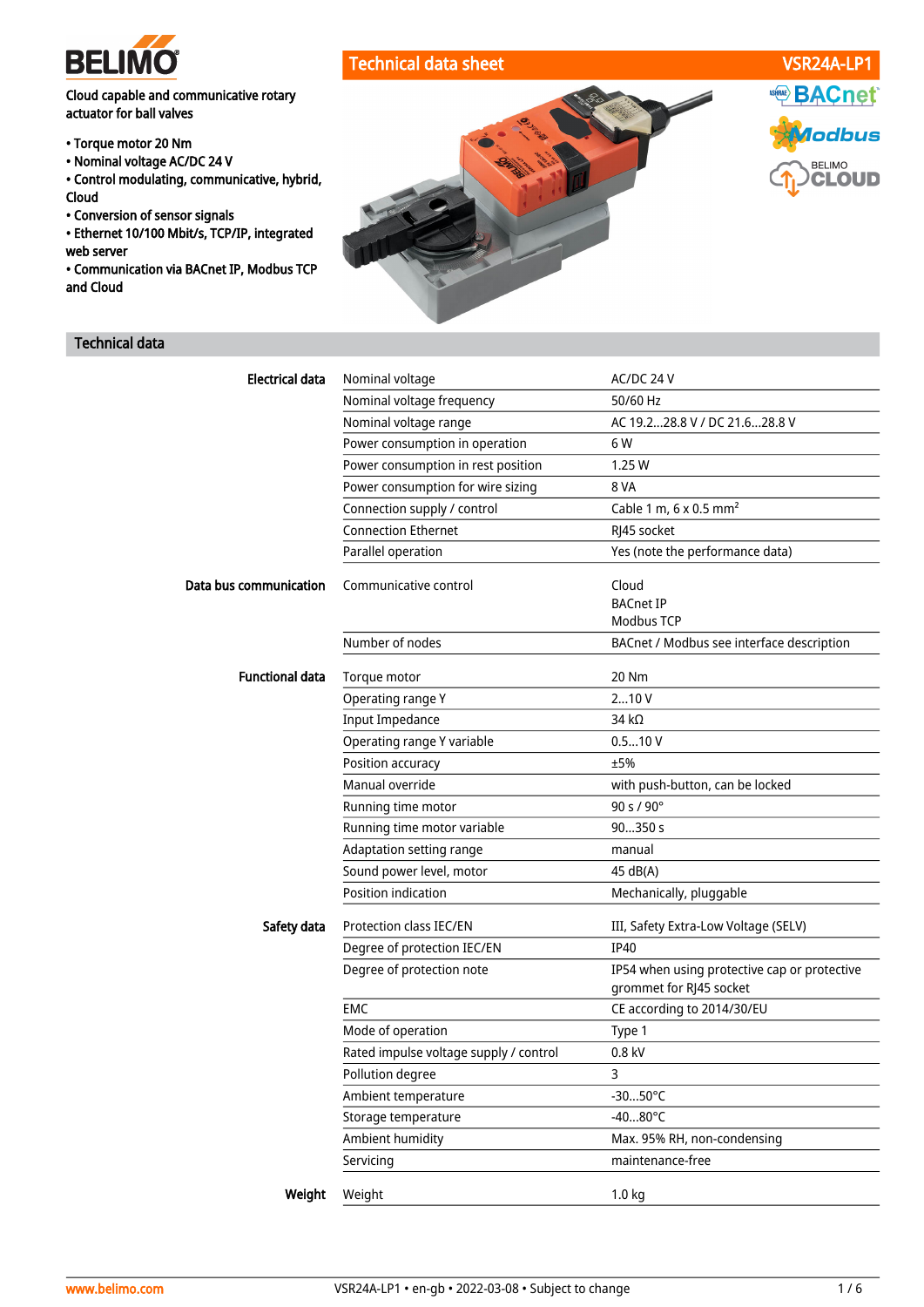

# Technical data sheet VSR24A-LP1



• This device has been designed for use in stationary heating, ventilation and air-conditioning systems and must not be used outside the specified field of application, especially in aircraft or in any other airborne means of transport.

- Outdoor application: only possible in case that no (sea) water, snow, ice, insolation or aggressive gases interfere directly with the device and that it is ensured that the ambient conditions remain within the thresholds according to the data sheet at any time.
- Only authorised specialists may carry out installation. All applicable legal or institutional installation regulations must be complied during installation.
- The device may only be opened at the manufacturer's site. It does not contain any parts that can be replaced or repaired by the user.
- Cables must not be removed from the device.
- To calculate the torque required, the specifications supplied by the damper manufacturers concerning the cross-section, the design, the installation situation and the ventilation conditions must be observed.
- The device contains electrical and electronic components and must not be disposed of as household refuse. All locally valid regulations and requirements must be observed.

#### Product features

| Mode of operation            | The actuator is controlled via the Cloud, BACnet IP or Modbus TCP and drives to the position<br>defined by the control signal. Various data points can be written and read via the same<br>interfaces.                                                     |
|------------------------------|------------------------------------------------------------------------------------------------------------------------------------------------------------------------------------------------------------------------------------------------------------|
|                              | Hybrid mode:                                                                                                                                                                                                                                               |
|                              | The actuator receives its analog control signal from the higher level controller and drives to the<br>position defined. Using the Cloud, BACnet IP or Modbus TCP, various data points can be read<br>and with the exception of the control signal written. |
| <b>Converter for sensors</b> | Connection option for two sensors (passive sensor, active sensor or switching contact). The<br>actuator serves as an analogue/digital converter for the transmission of the sensor signal to the<br>higher level system.                                   |
| Communication                | The parametrisation can be carried out through the integrated web server (RJ45 connection to<br>the web browser), by communicative means or via the Cloud.                                                                                                 |
|                              | A didicitation of the Common action common and a control that the common and common common and the above common                                                                                                                                            |

Additional information regarding the integrated web server can be found in the separate documentation.

| "Peer to Peer" connection<br>http://belimo.local:8080<br>The Notebook must be set to "DHCP".<br>Make sure that only one network<br>connection is active.<br><b>Standard IP address:</b><br>http://192.168.0.10:8080<br>Static IP address<br>Password (read-only):<br>User name: «quest»<br>Password: «quest» |                                                                                                                                                                                                                                               |
|--------------------------------------------------------------------------------------------------------------------------------------------------------------------------------------------------------------------------------------------------------------------------------------------------------------|-----------------------------------------------------------------------------------------------------------------------------------------------------------------------------------------------------------------------------------------------|
| Simple direct mounting                                                                                                                                                                                                                                                                                       | Straightforward direct mounting on the ball valve with only one central screw. The assembly<br>tool is integrated in the plug-in position indication. The mounting orientation in relation to the<br>ball valve can be selected in 90° steps. |
| Data recording                                                                                                                                                                                                                                                                                               | The recorded data (integrated data recording for 13 months) can be used for analytical<br>purposes.<br>Download csy files via web browser.                                                                                                    |
| <b>Manual override</b>                                                                                                                                                                                                                                                                                       | Manual override with push-button possible (the gear is disengaged for as long as the button is<br>pressed or remains locked).                                                                                                                 |
| Adjustable angle of rotation                                                                                                                                                                                                                                                                                 | Adjustable angle of rotation with mechanical end stops.                                                                                                                                                                                       |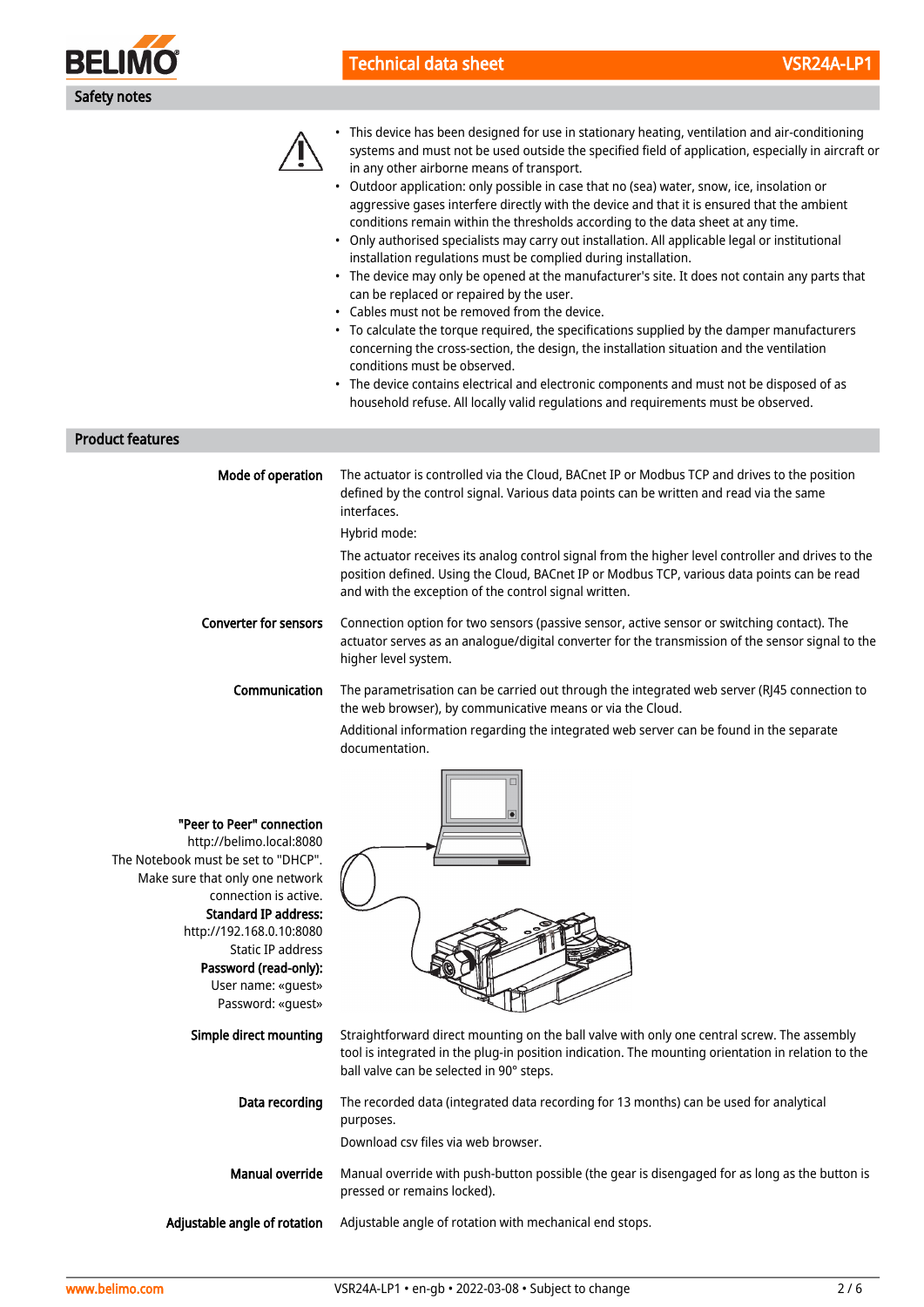| <b>BELIMO</b>                      | <b>Technical data sheet</b>                                                                                                                                                                                                                   | VSR24A-LP1 |
|------------------------------------|-----------------------------------------------------------------------------------------------------------------------------------------------------------------------------------------------------------------------------------------------|------------|
| <b>High functional reliability</b> | The actuator is overload protected, requires no limit switches and automatically stops when the<br>end stop is reached.                                                                                                                       |            |
| Home position                      | The first time the supply voltage is switched on, i.e. at the time of commissioning, the actuator<br>carries out an adaptation, which is when the operating range and position feedback adjust<br>themselves to the mechanical setting range. |            |
|                                    | The actuator then moves into the position defined by the positioning signal.                                                                                                                                                                  |            |
| Adaptation and synchronisation     | An adaptation can be triggered manually by pressing the "Adaptation" button. Both mechanical<br>end stops are detected during the adaptation (entire setting range).                                                                          |            |
|                                    | The actuator then moves into the position defined by the positioning signal.                                                                                                                                                                  |            |

## Accessories

| <b>Electrical accessories</b> | <b>Description</b>                                                                                                                            | <b>Type</b> |
|-------------------------------|-----------------------------------------------------------------------------------------------------------------------------------------------|-------------|
|                               | Grommet for RJ connection module, Multipack 50 pcs.                                                                                           | Z-STRJ.1    |
| Service tools                 | <b>Description</b>                                                                                                                            | <b>Type</b> |
|                               | Service Tool, with ZIP-USB function, for parametrisable and<br>communicative Belimo actuators, VAV controller and HVAC performance<br>devices | ZTH EU      |
|                               | Connection cable 5 m, A: RJ11 6/4 ZTH EU, B: 6-pin for connection to<br>service socket                                                        | ZK1-GEN     |

## Electrical installation



#### Supply from isolating transformer.

Parallel connection of other actuators possible. Observe the performance data.

## Wiring diagrams





Connection of a notebook for parametrisation and manual control via RJ45.

Optional connection via RJ45 (direct connection Notebook / connection via Intranet or Internet) for access to the integrated web server

## Cable colours:

- $1 = **black**$
- $2 = red$
- 5 = orange
- 10 = yellow-black 11 = yellow-pink
- 12 = yellow-grey



The connection diagrams shows connections for the first sensor on terminal S1, while the second sensor can be connected identically on terminal S2.

Parallel use of different sensor types is permitted.

For hybrid operation, S1 is used for the control signal Y and must be configured as an active sensor.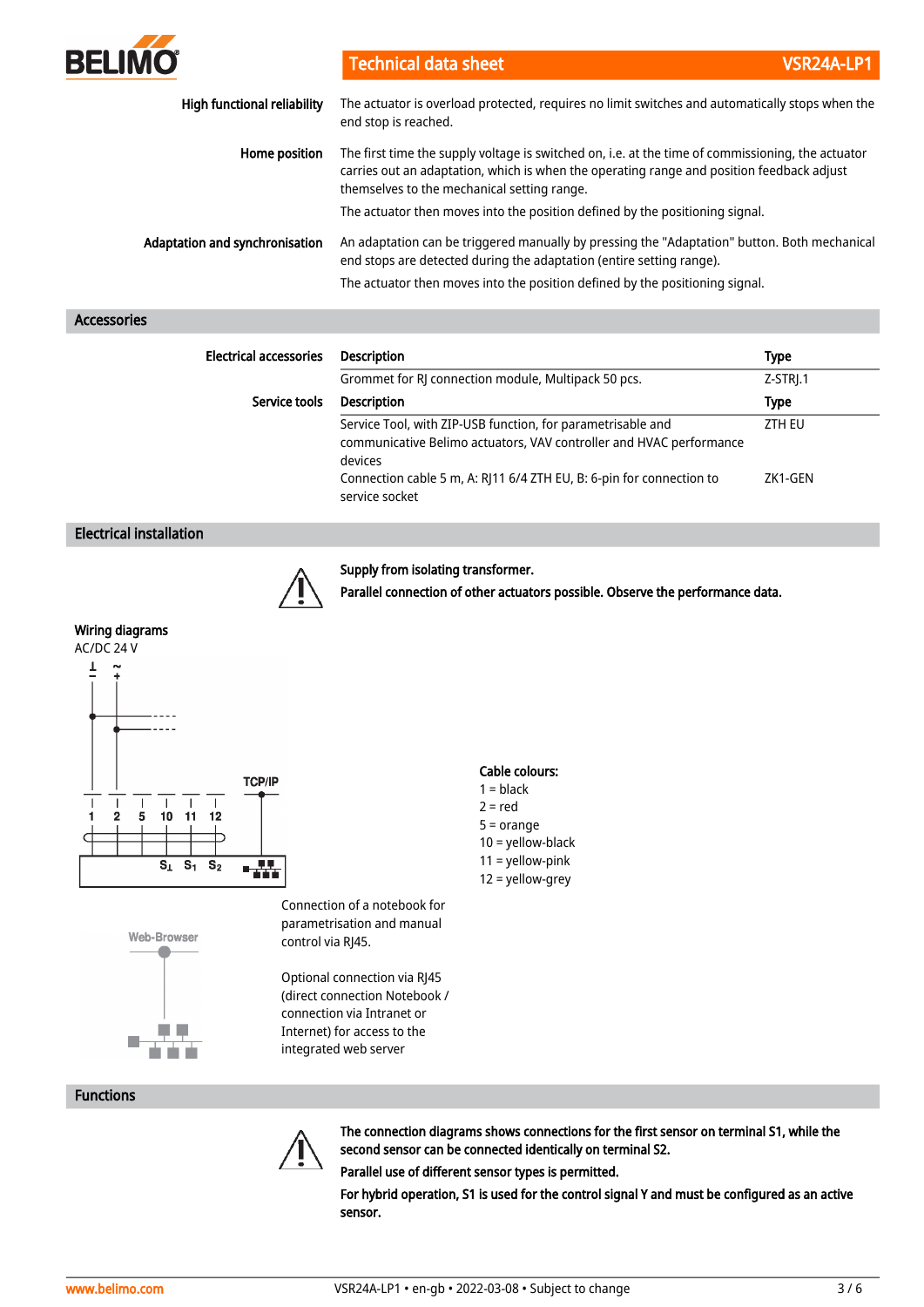

# Functions with specific parameters (parametrisation necessary)



Connection of passive sensors Connection of active sensors



Switching contact connection



TCP/IP (Cloud) / BACnet IP / Modbus TCP TCP/IP (Cloud) / BACnet IP / Modbus TCP with analogue setpoint (hybrid operation)



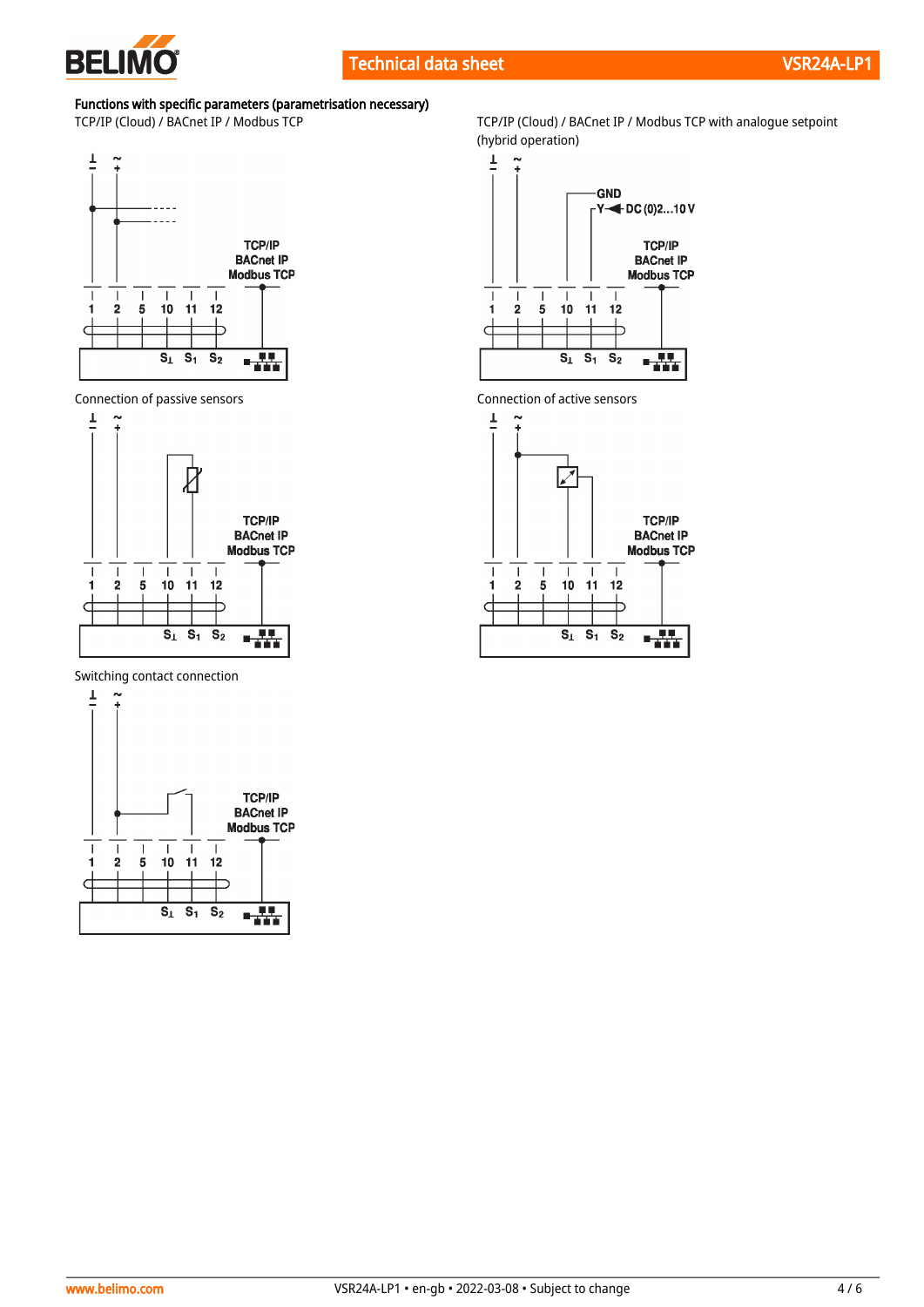

2

# Operating controls and indicators



| LED display green |        |
|-------------------|--------|
| ∩ff∙              | No now |

| Off:        | No power supply or wiring error |
|-------------|---------------------------------|
| On:         | Actuator starts operation       |
| Flickering: | In operation                    |

#### **B** Push-button and LED display yellow

| Off:             | Standard mode                                                    |
|------------------|------------------------------------------------------------------|
| On:              | Adaptation or synchronisation process active                     |
| Press<br>button: | Triggers angle of rotation adaptation, followed by standard mode |

### Gear disengagement button 4

Press button: Gear disengages, motor stops, manual override possible Release button: Gear engages, standard mode



#### **5** Service plug

For connecting parametrisation and service tools



For the connection of TCP/IP (Cloud), BACnet IP and Modbus TCP

## Dimensions